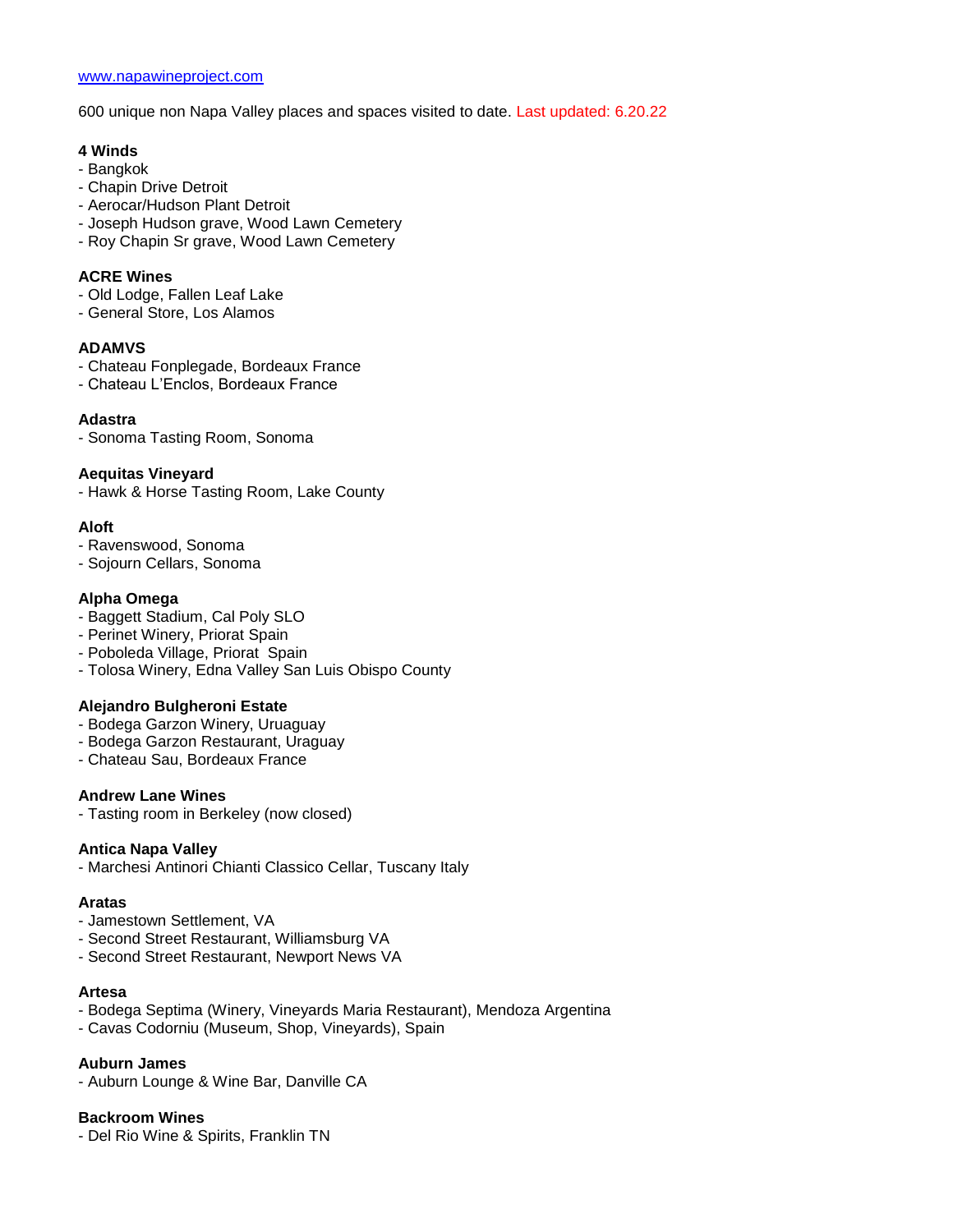### **Baldacci Vineyard**

- Balducci Vineyard Augusta MO

#### **Bay Grape**

- Bay Grape, Oakland
- Mama Restaurant, Oakland

#### **Beacanon Estate**

- Chateau Belleveu-Figeach, Saint Emion France
- Chateau Junayme, Fronsac France
- Fronsac, Gironde

#### **Beaulieu Vineyard**

- French-American Tartar building, Healdsburg Sonoma County
- Wente Vineyards, Livermore
- Treasury Wine Estates headquarters, Melbourne OZ

### **Behrens Family Winery**

- Folie Douce Restaurant Arcata CA (now closed)

### **Beringer**

- Mainz,Germany
- Treasury Wine Estates headquarters, Melbourne OZ

### **Bevan Cellars**

- Bennett Valley, Santa Rosa Sonoma County

#### **Black Stallion**

- Delicato Family Vineyards Manteca CA
- San Bernabe Vineyard + Winery, King City CA

### **Bluford Cellars**

- Parady Ranch, Standish

### **Bouchaine Vineyards**

- Adopt a Median sign, near Wilmington DE
- Delaware Art Museum
- Grand Opera House, Wilmington DE
- Kalmar Nyckel Foundation, Wilmington DE
- Mt. Cuba Center DE
- Pollack Vineyards, VA
- Tatiana & Gerret Copeland Animal Care Center Wilmington DE

### **Bounty Hunter**

- Bounty Hunter, Walnut Creek CA

#### **Bravante Vineyards**

- Bravante Produce, Reedly
- Lido tasting room, Newport Beach

#### **BRION Wines**

- Amapola Creek Vineyards & Winery Sonoma County
- B Wise Vineyards, Sonoma County
- B Wise Tasting Lounge, Kenwood Sonoma County

### **Bread & Butter Wines (WX Wines)**

- Chronic Cellars Paso Robles

### **Brookdale**

- Brookdale Farm, Versailles Kentucky
- Versailles, Kentucky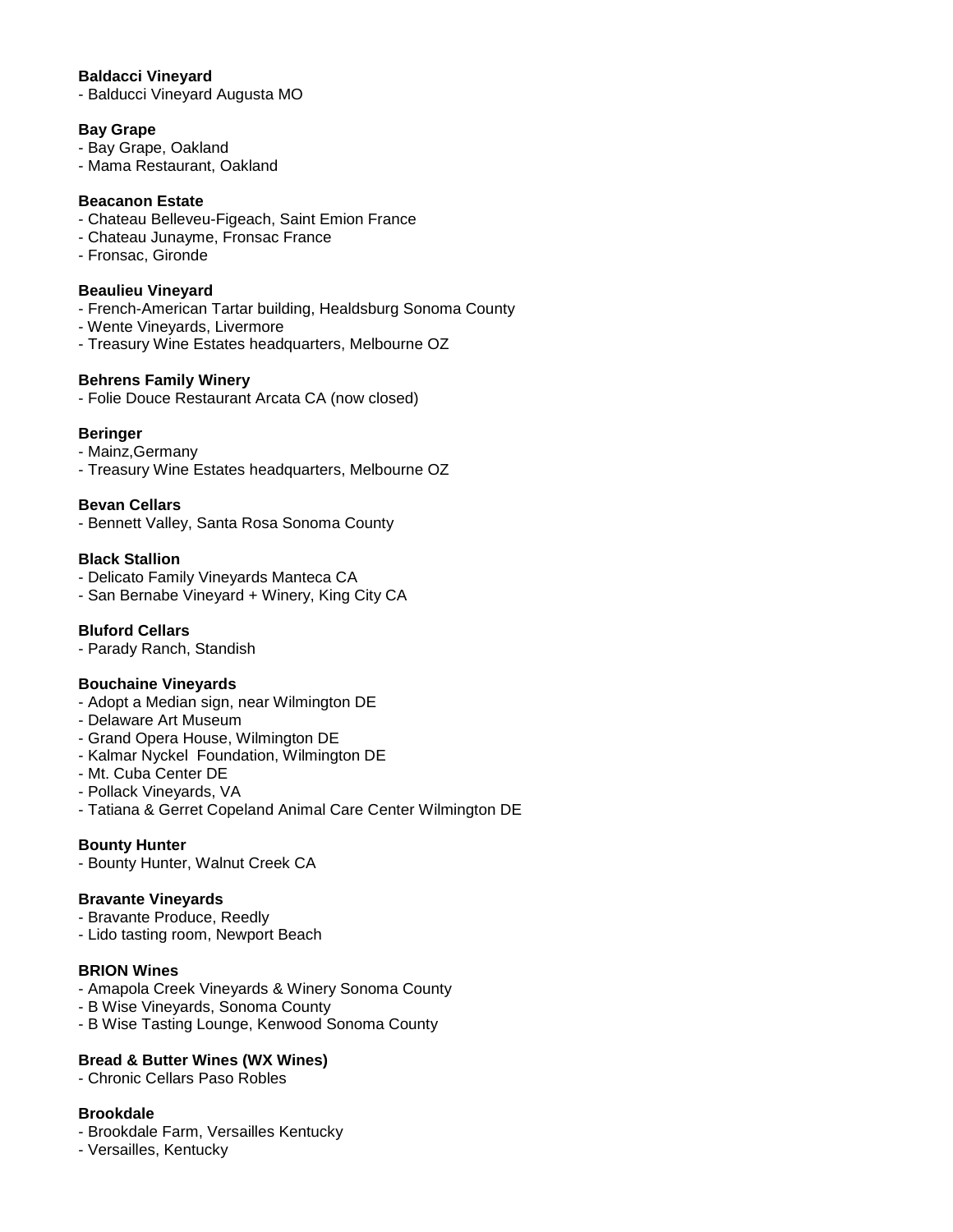### **Bunter Spring Winery**

- Tasting room, Carmel Valley Village Monterey

### **Burly Wines**

- Hickory, North Carolina
- Lenoir Rhyne University North Carolina
- McCrorie Athletic Center North Carolina

#### **Ca'Momi Winery**

- Luxardo, Torreglia
- Torreglia, Italy
- University of Padua, Italy

#### **Cakebread Cellars**

- Cakebread's Garage, Oakland CA
- Fort Walla Walla Museum/Park
- LawrenceVineyard WA
- Mullan Road Cellars, WA
- Mullan Road Historical Site, ie CB sponsor
- Seven Hills Vineyard, WA
- Stillwater Creek Vineyard, WA

#### **Caldwell Vineyard**

- Sunridge Nursury, Bakersfield CA

#### **Calla Lily**

- Montevina (Terra d'Oro) Amador County

#### **Canard Vineyards**

- Tuckers Grove Goleta
- RPT grave, Goleta Cemetery

#### **Carneros Wine Co (Mahoney)**

- Vineyard sites on Sonoma side of Carneros

# **Carter Cellars**

- Carter House Inns, Eureka CA
- Old Carter Whiskey (Justin's House of Bourbon, Lexington)
- Restaurant 301, Eureka

#### **Caspar Estate**

- Cultivar Wine Bar, SF

#### **Castello di Amorosa**

- Monastero di Coriano, Siena Tuscany

#### **Cathiard Family Estate Bordeaux**

- Chateau Smith Haut Lafitte
- Chateau Le Thil Cantelys

#### **Cavus Vineyards**

- Penitentes Ski resort, Andes Argentina

#### **Caymus Vineyards**

- Cordelia Winery, Solano County
- Mer Soleil, Monterey County
- Caymus Suisun Valley

#### **Celani Family Vineyards**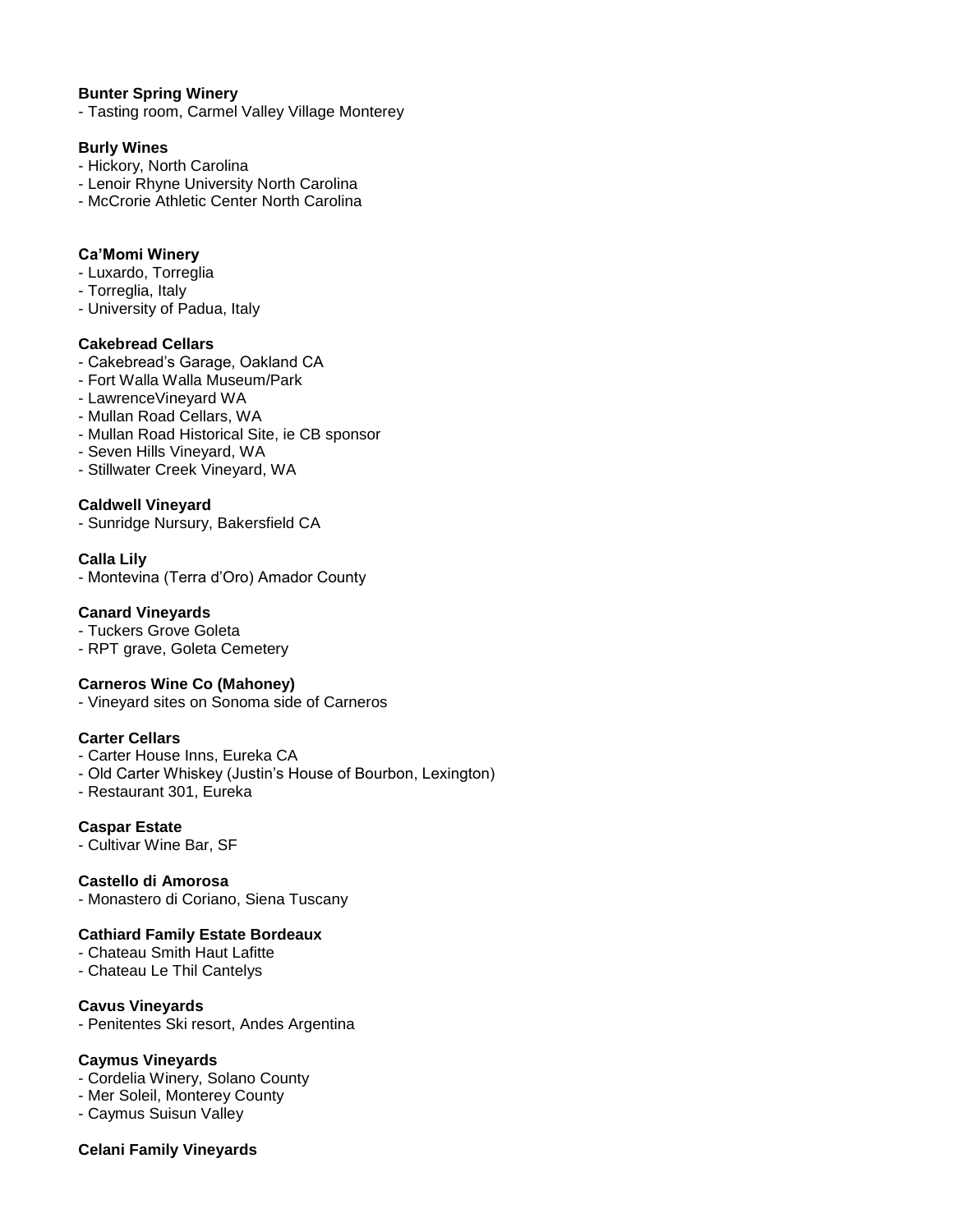- Celani Hall, Central Michigan University
- Harley Davidson, Farmington Hills MI
- Luna Entertainment Headquarters
- MJR Headquarters
- Michigan Lottery Amphitheater, Freedom Hill MI
- MotorCity Casino, Detroit MI
- MotorCity Power Sports, Bloomfield Hills MI
- MJR Theatre #1
- MJR Theatre #2
- MJR Theatre #3

## **Ceja Vineyards**

- Tasting room, Sonoma

### **Chappellet Winery**

- Chappellet Grower Collection, Sonoma

### **Chase Family Cellars**

- Empire Mine Grass Valley CA
- Fiolo Estate Woodside CA
- Killarney National Park, Ireland
- Muckross House, Ireland 100

### **Chateau Montelena**

- Bacigalupi Vineyard, Sonoma County
- Chateau Montelena Tasting room, Westin SF
- FOOD, Exhibit, Smithsonian Washington DC
- Tubbs Cordage Company Building, SF

### **Charles Krug**

- Peter Mondavi childhood home, Lodi CA (inside and outside)

### **Cliff Lede Vineyards**

- Mas Doix, Priorat Spain
- (original winery, new winery + old vine sites)
- Poboleda Village Priorat Spain

### **Clos du Val**

- Dominique Portet Cellar Door, Yarra Valley OZ
- Museum of Fine Art Boston
- Three Graces Statue (M of Fine Art)

### **Clos Pegase**

- Jan Shrem & Maria Manetti Shrem Museum, UC Davis CA
- UCSF Jan Shrem & Maria Manetti Shrem Neurology Clinic, SF

### **Cobblestone Vineyards**

- Cobblestone Arroyo Seco Vineyard, Monterey
- Headquarters, Mt. Wilson FM, Los Angeles
- Mt. Wilson Antenna, Los Angeles County

### **Component**

- Chandler Hill Vineyards, MO
- Lynch Bages Bordeaux

**Conn Creek** - Chateau St. Michelle, WA

### **Cornerstone Cellars**

- Gastro One, TN
- Germantown, TN
- Memphis TN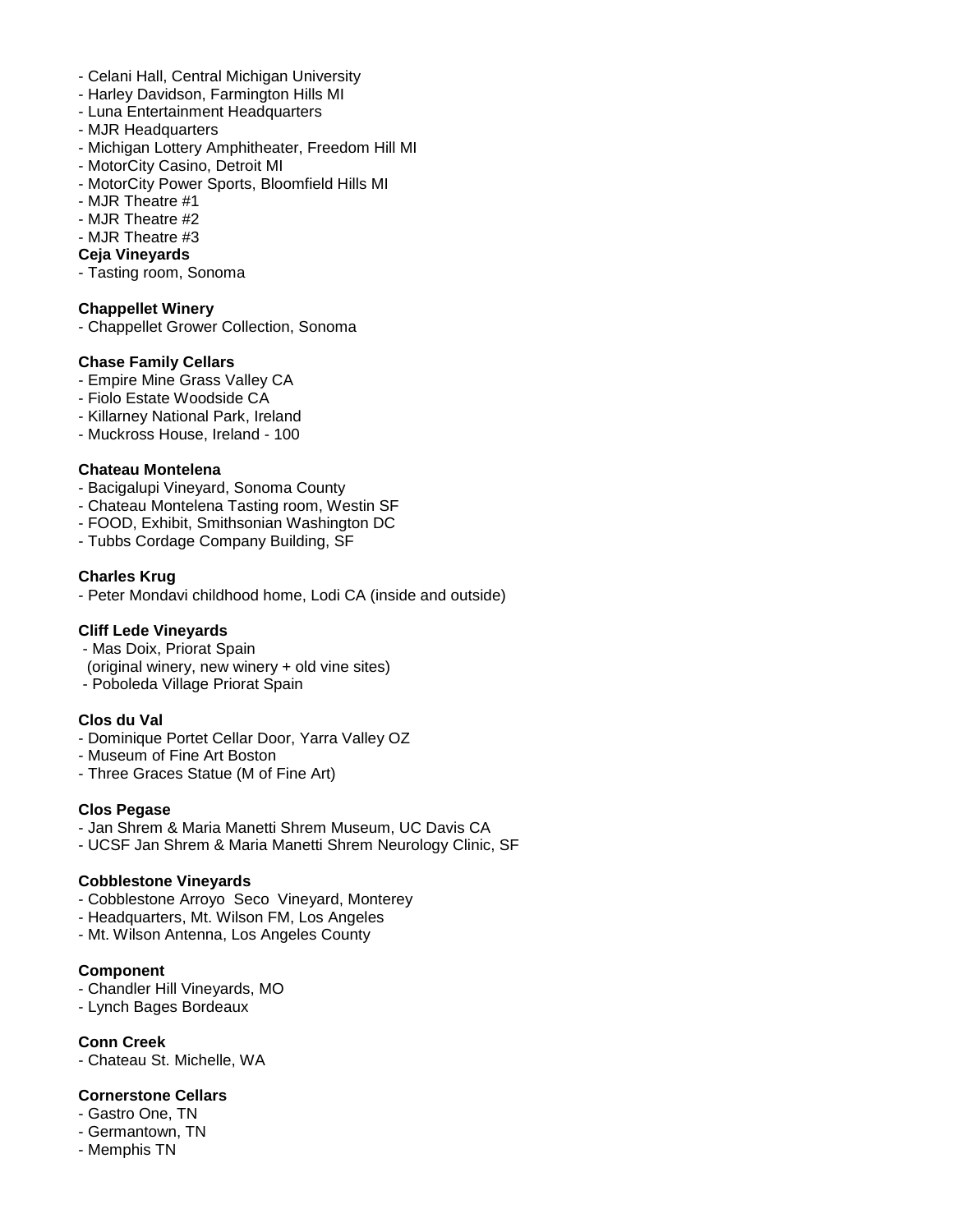# **Covert Estate**

- Chateau St. Marguerite (Provence)

#### **Crocker & Starr**

- One Post Street, SF (Crocker Galleria)
- Charles F. Crocker Mausoleum, Cypress Lawn Cemetery Colma
- Crocker Mausoleum Mountain View Cemetery, Oakland

### **Cuvaison**

- Holcim Cement, Mexico
- Pacheco Vineyards, Marin
- One Thorndale, Marin
- Quail Hill Vineyard, Marin

### **Dana Estates**

- Capcom headquarter
- Nara Cellar, Seoul S. Korea
- vin.ga Wine Bar Seoul S. Korea
- Winetime wine shop Seoul (1 of 7 visited in Korea to date)

### **Darioush**

- Amar Ranch Market, Oxnard
- Buy Low Market, Norwalk
- Persepolis, Iran
- Top Valu Market, Long Beach
- Valu Mart Fod Wharehouse, Temple City

### **Dark Matter**

- Ravenswood, Sonoma
- Sojourn Cellars, Sonoma

### **David Arthur**

- Bianinchis Market, Ladera Shopper Portola Valley

### **Detert Family**

- Argonaut Mine, Jackson CA
- Detert Park, Jackson CA
- Detert Reservoir, Genoc Ranch Lake County CA
- Mayflower Gold Mine, Placer County CA
- San Lorenzo Cemetery Hamilton Crabb Gravesite

### **Diamond Creek Vineyard**

- Domaine Anderson, Philo Mendocino County
- Merry Edwards, Sebastopol, Sonoma County
- Roederer Estate, Philo Mendocino County
- Scharffenberger Cellars, Philo Mendocino County

### **Domain Carneros**

- Champagne Taittinger, Reims France (tour + tasting)
- Reims, France

### **Domain Chandon**

- Bodega Chandon, Mendoza Argentina (tour + tasting)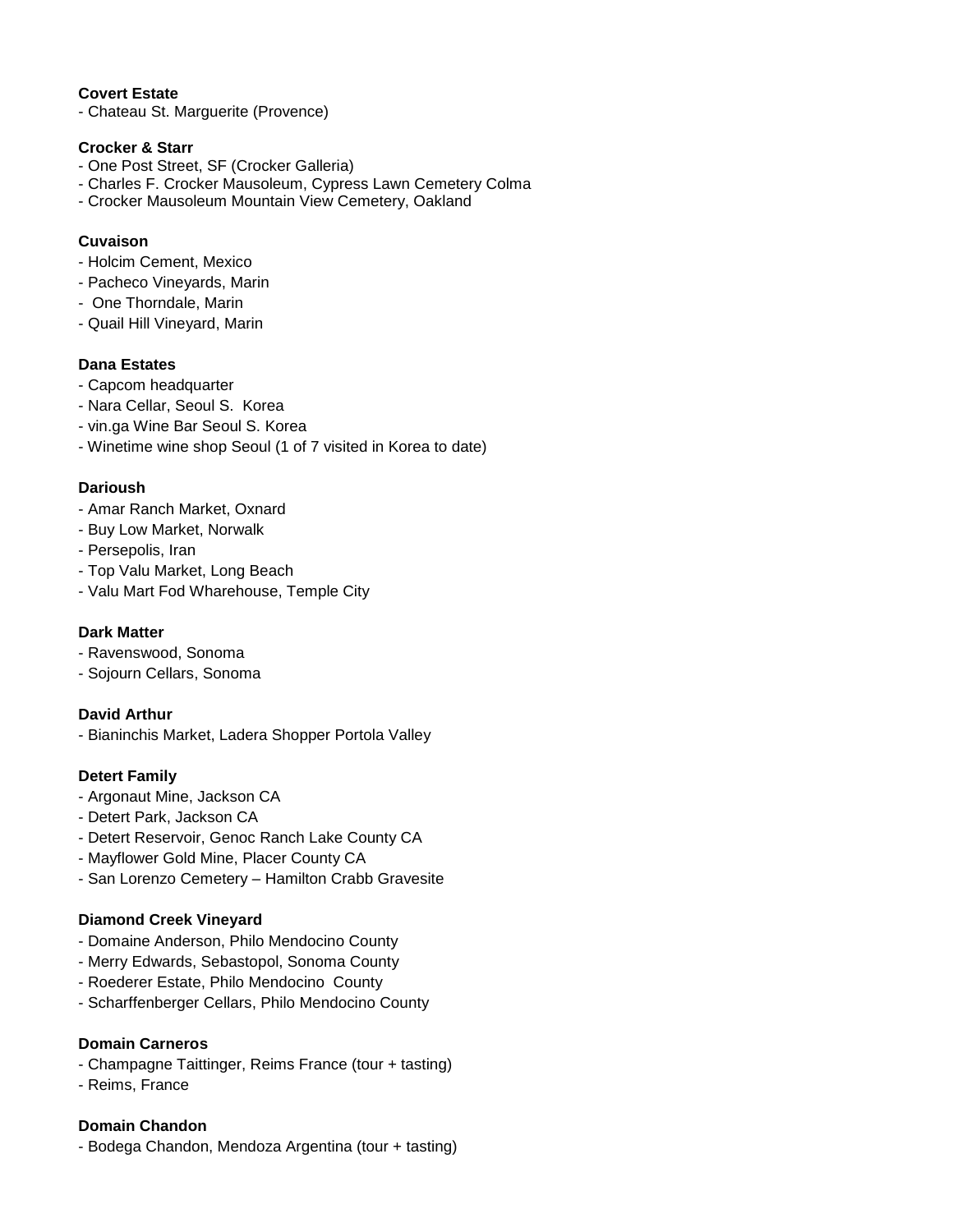- Caicayen Vineyard Mendoza Argentina
- Domain Chandon, Yarra Valley OZ (tour + tasting + lunch)
- Epernay, France
- Moet et Chandon, Epernay France (tour + tasting)
- 415 Sansone Street SF  $(1<sup>st</sup>$  ever retail outlet)

# **Dominus**

- Chateau Belair-Monange
- Chateau Hosanna/Chateau Certan-Giraud
- Chateau La Fleur-Petrus
- Chateau Petrus
- Chateau Trotanoy (all above exterior visits)

# **Dunn Vineyards**

- Long Shadows Winery, WA

# **Duckhorn**

- Calera, Sen Benito County
- Canvasback, WA
- Goldeneye, Anderson Valley Mendocino County
- Kosta Brown, Sebastopol Sonoma County

# **DYN 2880**

- Sarasota, Florida

**Edge Hill**

- Distillery 209, SF

### **Ehlers Estate**

- Prince Michel Winery, Virgina

### **Eisele Vineyard**

- Chateau Latour, France

### **Elyse Winery**

- Bauer Wine + Spirits, Boston MA

### **Eponymous Wine**

- Bodega Enzo Bianchi, Mendoza AR

# **Erosion Wine Co**

- Bruery Placentia
- Bruery Store at Union Market, Washington DC
- Tasting Room at Bruery Terreaux, Anaheim

### **Essere Franco Wines**

- Frankie Johnnie & Luigi Too!, Dublin CA
- Frankie Johnnie & Luigi Too!, Mountain View CA
- Giorgio's Italian Food & Pizzaria, San Jose CA
- Giorgio's Italian Food & Pizzaria, Milpitas CA
- New York Style Sausage Clo, Sunnyvale

### **Etude Winery**

- Grace-Benoists Ranch, Sonoma County
- Soter Vineyards, Willamette Valley, OR
- Treasury Headquarters, Melbourne OZ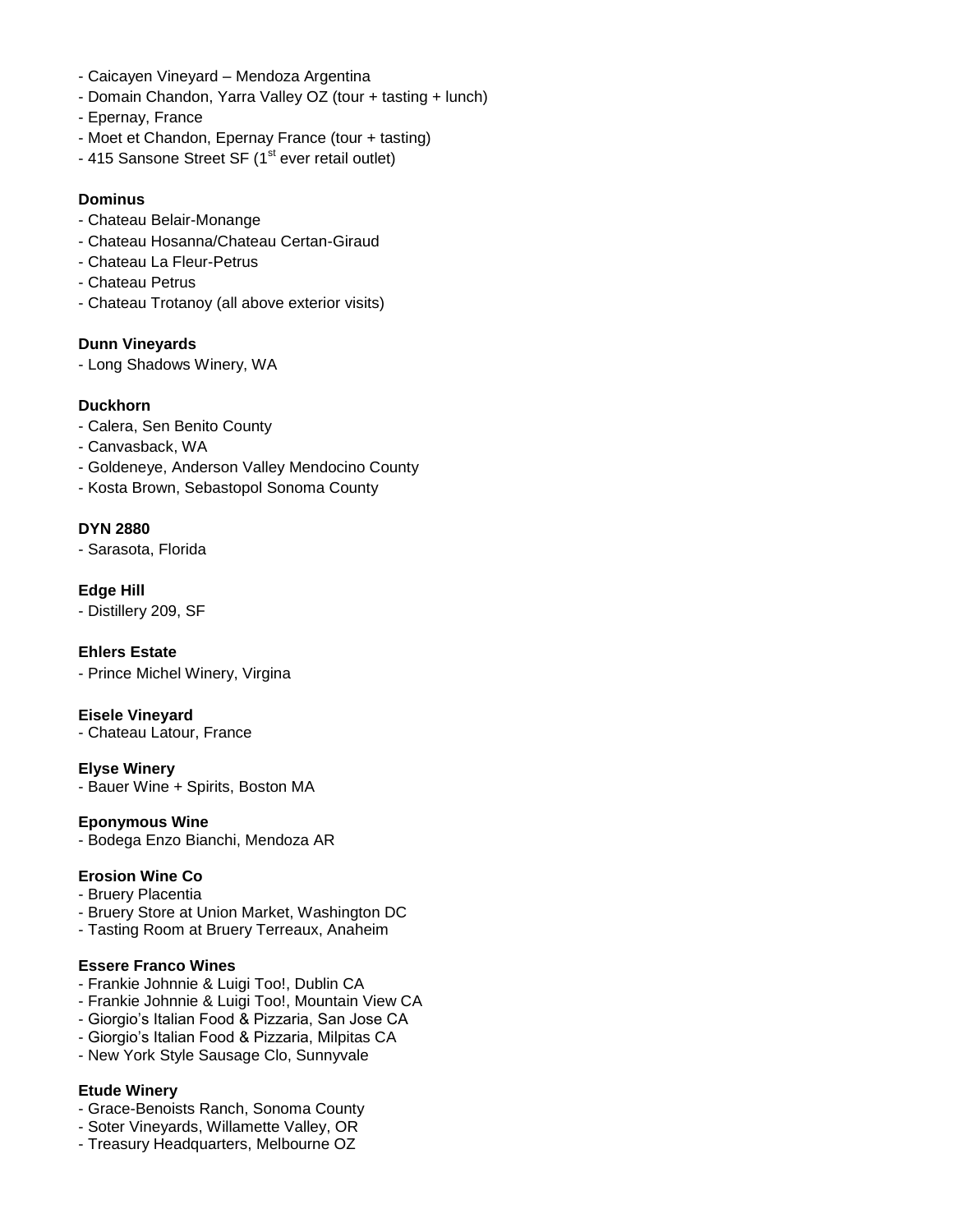#### **Failla Wines**

- Failla Wines, Oregon Tasting Room (Eola-Amity Hills)

#### **Fait-Main Wines**

- Chateau Le Chalet Bordeaux

### **Falcor Wines**

- Charleston WV
- Hill Peterson, Carper, Bee & Deitzler LLC Charleston WV
- Sonoma Tasting room (now closed)

#### **Far Niente**

- Greenleaf Nursury, El Campo TX
- Greenleaf Nursery, Fort Gibson OK
- Greenleaf Nursery, Headquarters Park Hill OK
- Greenleaf State Part

### **Faustini**

- Tasting room Red Bank, NJ (now closed)

### **Fifty Row**

- La Costa Wine Shop, Carlsbad CA

#### **Fisher Vineyards**

- Alfred J Fisher Mansion
- Charles T Fisher Mansion
- Edward F Fisher Mansion
- Frederick J Fisher Mansion
- Lawrence Fisher Mansion
- William A Fisher Mansion (site only)
- Fisher Body Plant 21, Detroit
- Fisher Body Plant 37, Detroit
- Fisher Body Plant 1, Flint 200
- Fisher Freeway, Detroit
- Fisher West (Blvd)
- Fisher Hall, Notre Dame
- Fisher Theatre, Detroit
- Fisher Parking Garage, Detroit

#### **Freemark Abbey**

- San Lorenzo Cemetary, Josephine Tychson plot

#### **Foley**

- Wines/Foley Santa Rosa

### **Gamble Family**

- Gamble House, Pasadena CA

#### **Gargiulo Vineyards**

- Gargiulo Field Office, Naples Florida area
- Gargiulo Tomato Farm, Naples Florida area

#### **Gentleman Farmer**

- Redwood Fortuna Riverwalk Hotel, Fortuna CA

### **Girard Winery**

- The Flight Deck, Healdsburg
- Benton-Lane Winery, Willamette Valley OR

#### **Goosecross Cellars**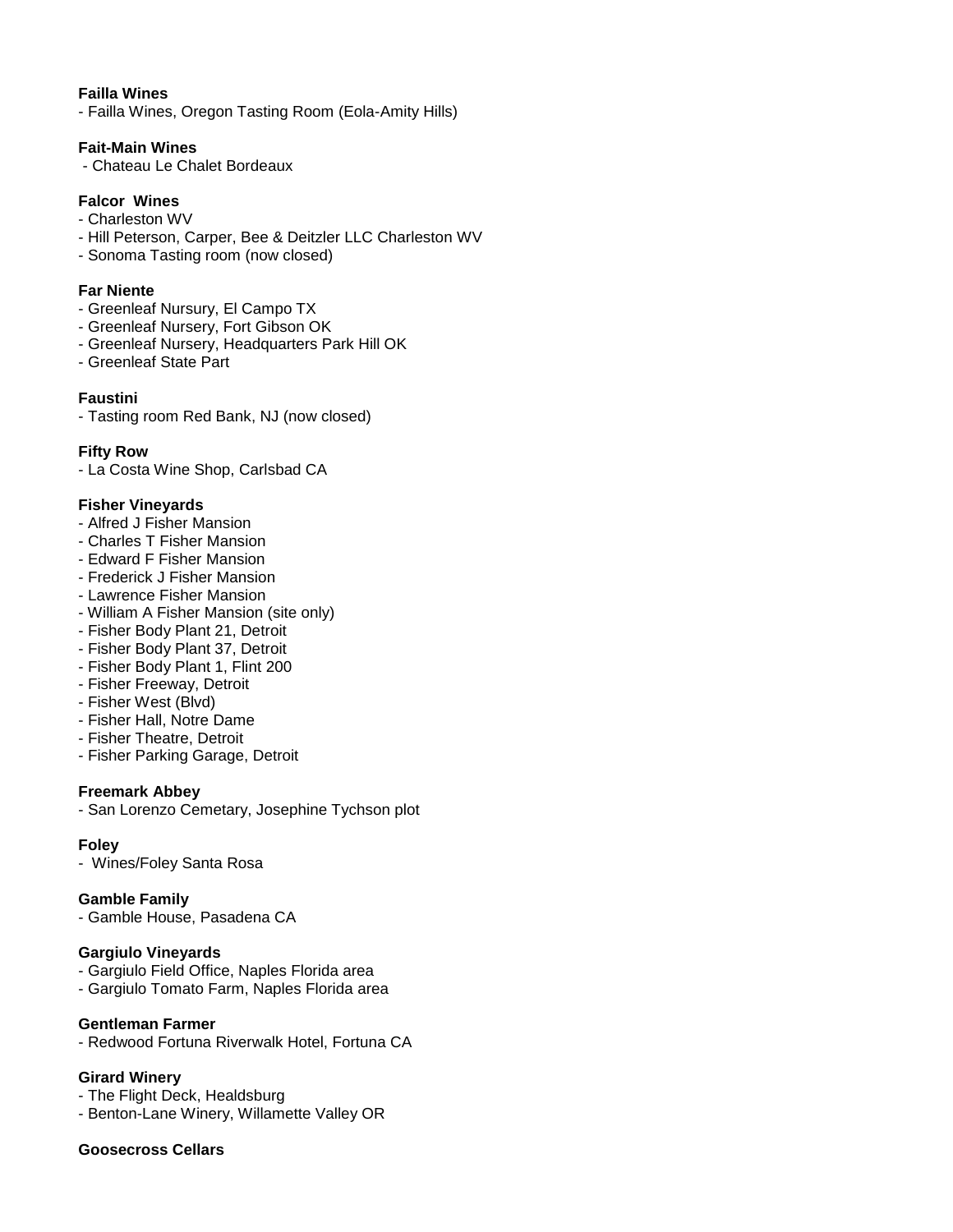### - Golden, CO

## **Grgich Hills**

- Childhood home, Desne Croatia
- Desne Village (Mike's birthplace)
- Food Exhibit, Smithsonian
- Grgic Vina (winery) Croatia
- Grgic Vina (vineyards)
- Trstenik Village Croatia

### **Gustavo Wine**

- Food exhibit, Smithsonian

### **Hall Wine**

- Hall Arts Hotel, Dallas Texas
- Hall Park, Frisco Texas
- KPMG Building + KPMG Plaza at HALL Arts, Dallas
- Rooming House, Craig Hall 1<sup>st</sup> Real Estate, Ann Arbor Michigan
- Walt Wines, Sonoma
- Walt/BACA Healdsburg Sonoma County

### **Harumph Wines**

- Pappas Bros, Houston TX

# **Hayfork Wine Co**

- Hayfork, CA

## **HDV Wines**

- Casa de la Guerra, Santa Barbara CA

### **Helena View Johnston**

- Pratia Italia, Jacksonville FL
- Townhall, Jacksonville FL
- Marseillan, FR
- Domaine de Vassal, FR

### **Hesperian Wines**

- Chateau Clark, Bordeaux France

### **Heitz Cellars**

- Capstar, Nashville
- F&M Bank, Franklin branch
- Mare Island
- Peabody Plaza, Nashville
- Savage & Cooke Distillery/Mare Island
- Volunteer Bank, Nashville branch
- Wilson, Arkansas

### **Hertelendy**

- Badacsony, Hungary
- Hertelendy Memorial, Badacsony
- Matthias Church, Budapest
- Oak Barrel Winecraft, Berkeley
- Rockwell Street, Rockridge Oakland
- Szedgedy Roza Haz Museum, Badacsony Hungary

### **Hess Collection**

- Bodega Amalaya, Cafayate Argentina
- Cafayate, Argentina
- Estancia Colome, Molinos Argentina
- (vineyards, winery + visitor center, hotel Estancia, James Turrell Museum, Ursula 7 Donalds Hess Plaza)
- MacPhail Wines, Sebastopol Sonama County (now closed)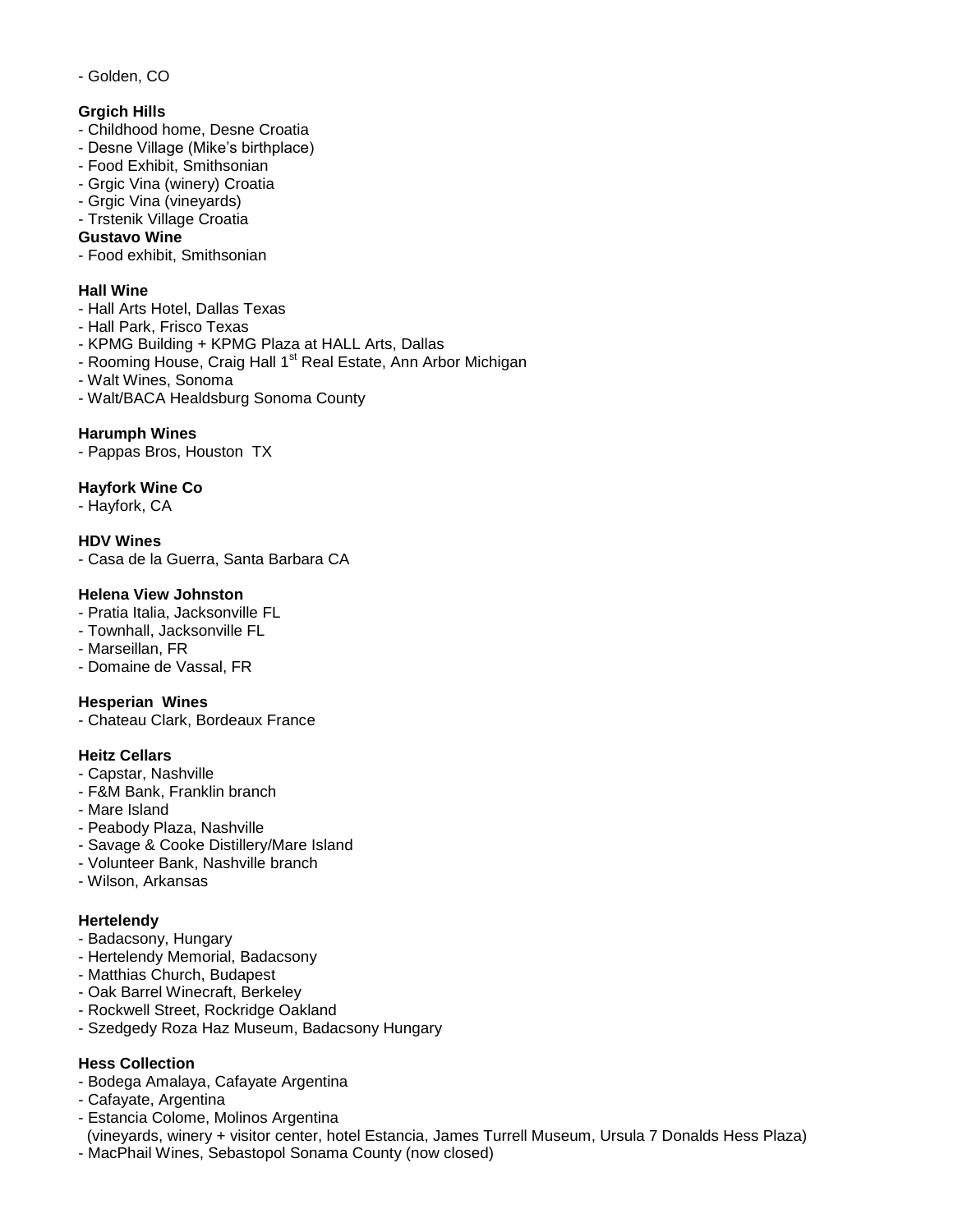### **Hollywood & Vine**

- Hollywood CA

## **Honrama Cellars**

- Tasting room, Sonoma

#### **Housley Napa Valley**

- Century Oak Winery, Acampo CA
- Century Oak Tree, Acampo

### **Hyde**

- Casa de la Guerra Santa Barbara CA

#### **Inglenook**

- Domain de Broglie Williamette Valley OR
- Francis Ford Coppola Winery Sonoma County
- Totem Pole, de Young Museum SF
- Virgina Dare Winery, Sonoma County
- Virginia Dare historical winery + shopping center Rancho Cucamonga

### **J Mcclelland Cellars**

- Scotto's Wine & Cider, Lodi CA
- Scotto's non Napa production winery, Lodi CA
- Serafina Cellars, Plymouth CA
- Serafina Cellars 2 TR Sutter Creek CA

#### **Jarvis**

- Jarvis Drive, (Anritsu company) Morgan Hill

#### **Jax**

- Jax TR San Francisco

### **JCB Lounge**

- JCB Healdsburg Sonoma County
- JCB Ritz-Carlton SF

#### **Jean Edwards**

- TR Sonoma

### **Jessup Cellars**

- Fernson Brewing Co, Sioux Falls SD
- Valiant Vineyards Vermillion SD
- Vance Thompson Vision, Sioux Falls, SD

### **John Anthony**

- Serial Wines Tasting Room, Paso Robles

**Jon Nathaniel** - High Roller Tiki Lounge, Solvang CA

#### **Joseph George Wines**

- Joseph George Fine Wines, San Jose CA

### **Joseph Phelps**

- Freestone Winery + vineyard, Sonoma County

### **Kelly Fleming**

- Flemings original steakhouse, Fashion Island Newport Beach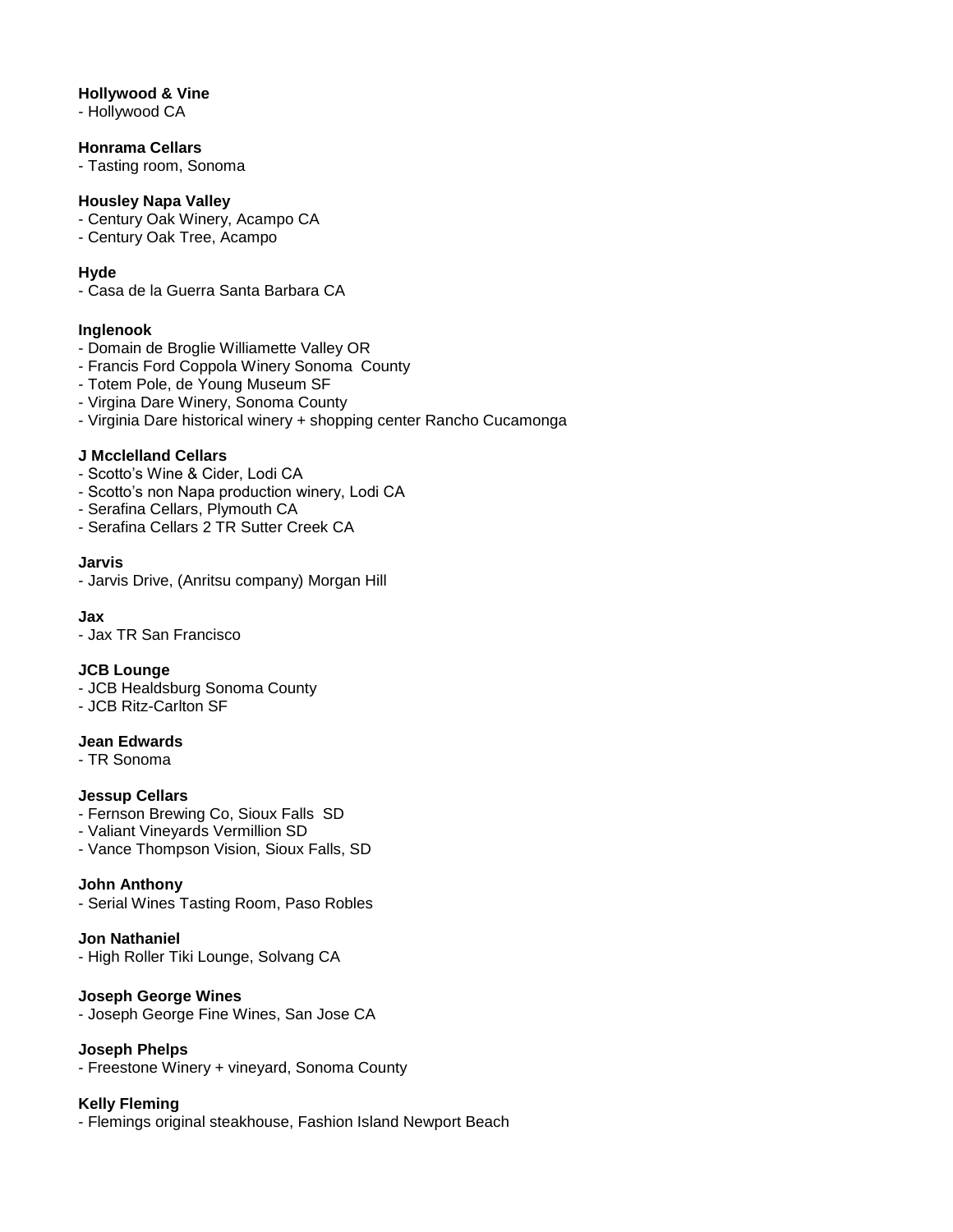## **Kenzo Estate**

- Tasting room, Roppongi Hills Tokyo
- Tasting room, Ginza Tokyo
- Tasting room, Hiroo Tokyo
- Tasting room, Gion Kyoto
- Tasting room, Osaka

#### **Keplinger Wines**

- Shake Ridge Vineyard, Amador County

### **Kieu Hoang**

- Q Sushi & Kieu Hoang Lounge, Westlake Village

### **Kuleto Estate**

- Boulevard Restaurant SF
- Epic Steak, SF
- Farallon SF
- Waterbar SF

### **La Sirena**

- Cellars of Sonoma, Healdsburg

#### **Ladera**

- Pillow Road Vineyard, Sonoma County

### **Lail Vineyards**

- Totem Pole, de Young Museum, SF

# **Lang & Reed**

- Kansas City, MO

### **Larkmead**

- Coit Tower, SF
- Lillie Hitchcock Mausoleum (Cypress Lawn Cemetery, Colma)
- Fire Statue, North Beach
- SF Fire Museum (Lillie exhibit)

### **Levendi Winery**

- Antonello Ristorante & Enoteca Lounge, South Coast Plaza, the OC

### **Lewis Cellars**

- Landmark Sonoma Valley
- Landmark Russian River Valley
- Landmark Tasting Room, Paso Robles
- Resnick Pavilion, LACMA
- Wonderful Almond & Pistachio, Lost Hills
- Wonderful Citrus, Delano
- Wonderful Park, Lost Hills
- Wonderful College Prep Academy, Wasco
- Justin Winery & Vineyards
- Justin Stand Alone Tasting Room, Paso Robles
- Wonderful Nurseries, Wasco
- Lynda & Stewart Resnick Student Union, Fresno State

### **Lewelling Vineyards**

- Lewelling Blvd, Silicon Valley
- Lewelling House Museum, Salem Iowa
- Salem Iowa
- John Lewelling Grave, San Lorenzo Pioneer Cemetery
- Lewelling Campus
- Cherryland + Meeks Mansion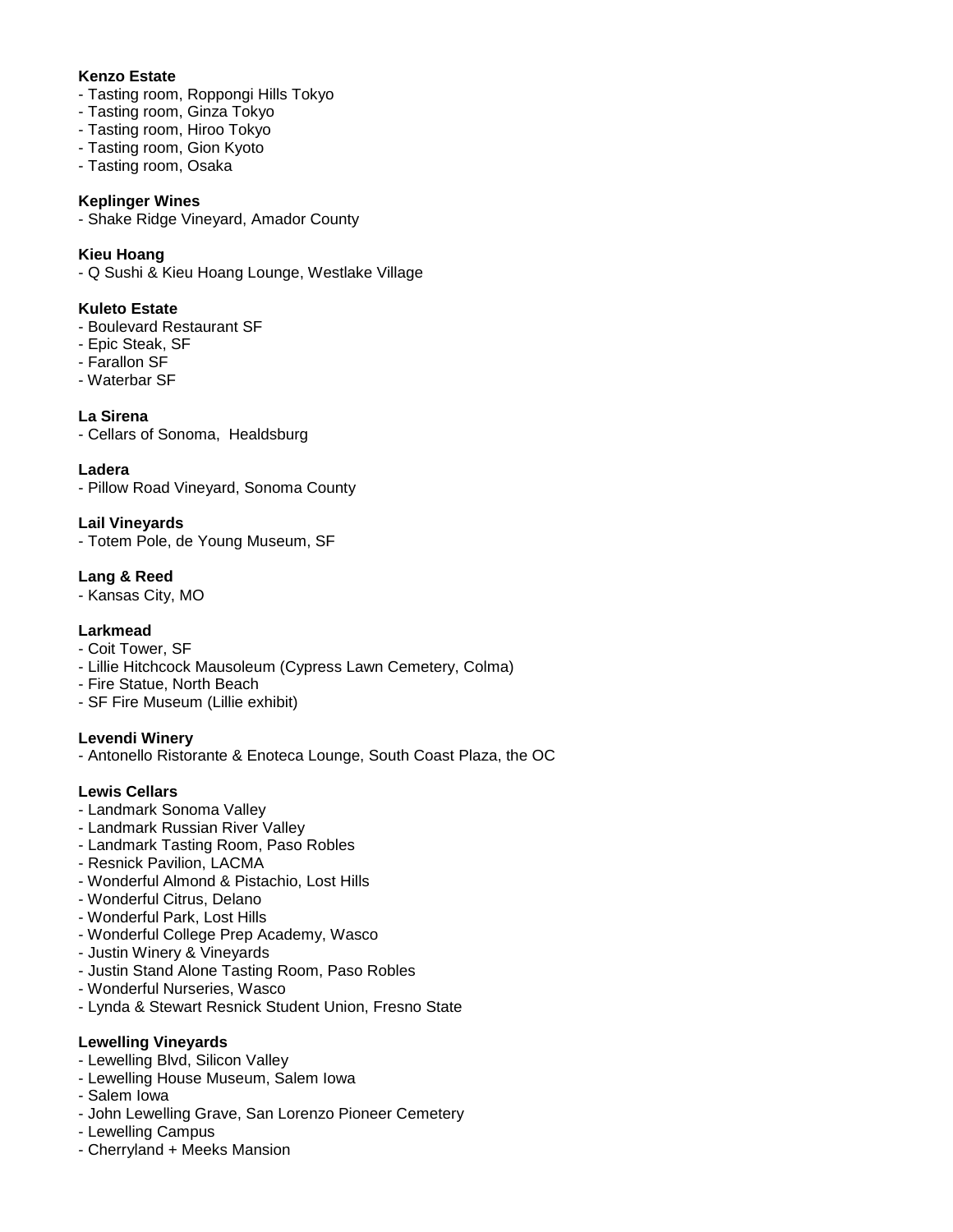### **LJ Crafted Wines**

- Tasting room, La Jolla San Diego County

#### **Llamas Family Wines**

- Hollow Horn Farm, CO (Black Canyon Gunnison, Eagle Rock Shelter)

#### **Localism**

- Art Alley Santa Rosa, Sonoma County 300

#### **LOLA Wines**

- Anna Maria Island, Florida
- Beach House Waterfront Restaurant, Florida
- Beach Bistro, Florida
- Bradenton, Florida
- Bradenton Beach, Florida
- Cortez, Florida
- Mar Vista Dockside & Pub, Florida
- Jennings Provisions, Bradenton Florida
- Sandbar, Anna Maria Island
- SC childhood home? Anna Maria Island

### **Long Meadow Ranch**

- LMR Anderson Valley Tasting Room

#### **Longfellow Wines**

- Longfellow neighborhood, Maryland

#### **Lous Martini**

- Gallo Arts Center Modesto CA
- Gallo bottling plant + winery (outside)
- Gallo Family, original winery Modesto CA
- Monterosso Vineyard, Sonoma County

### **MadoroM**

- St Francis Electric, San Leandro CA

### **Madgrigal**

- Sausalito tasting room, CA

### **Marciano Estate**

- Marciano Art Foundation Los Angeles (now closed)

#### **Markham Vineyards**

- Chateau Marcian, Katsunuma Japan (museum + hospitality center + lunch)
- Chateau Reysson, Bordeaux France
- Miyakoen Wine Museum Kasunuma Japan

### **Mathew Bruno**

- Turlock Dairy & Refrigeration

#### **Mayacamas Winery**

- Mayacamas Fine Foods headquarters, Santa Rosa
- American Eagle Store Example
- Columbus, OH
- DSW Store Example
- DSW Headquarters
- E. Schottestein Original Store, Parsons
- Parsons Neighborhood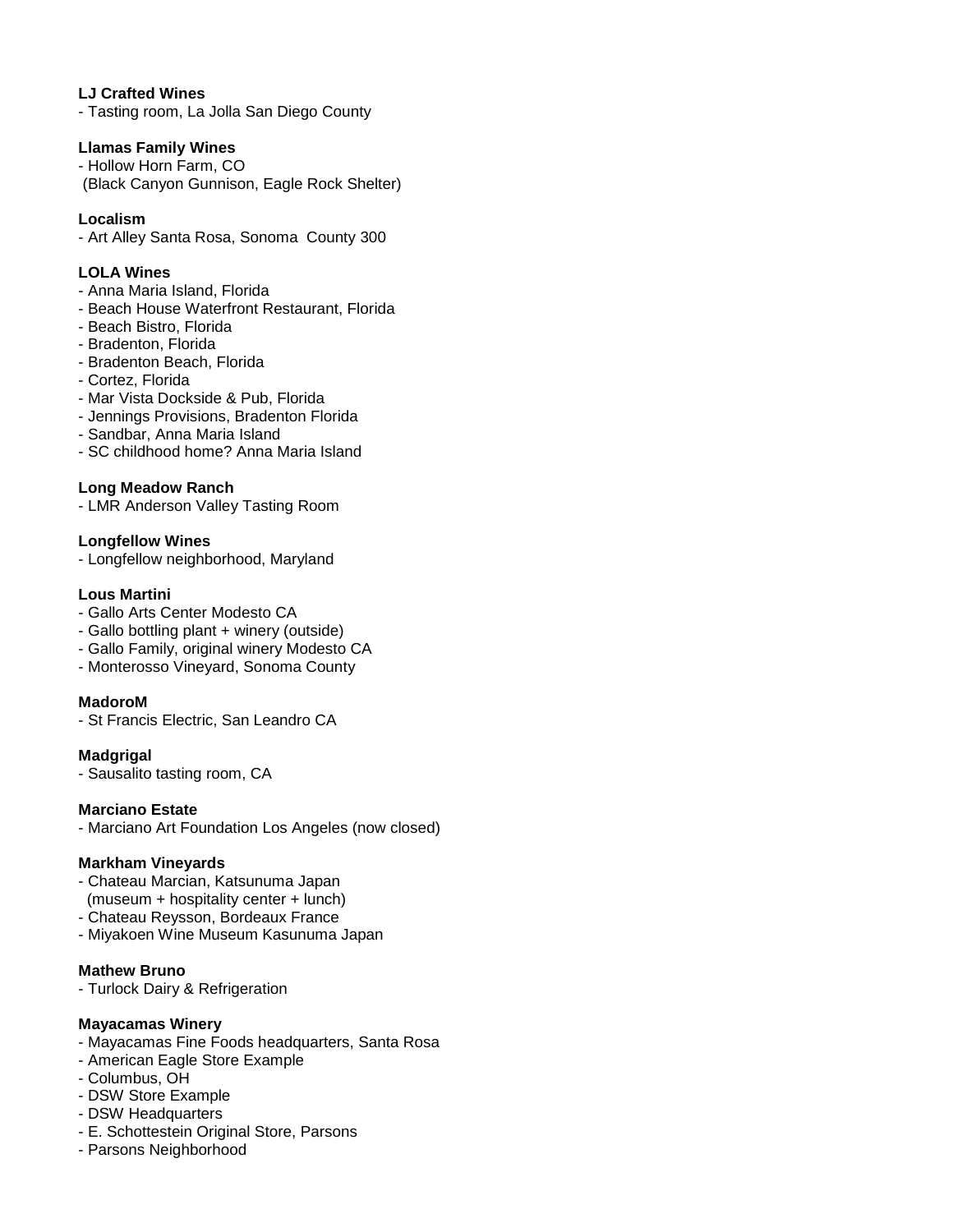- Schottestein Center, Ohio State
- Schottestein Business Park
- Schottestein Stores Corporate Office
- Value City 2<sup>nd</sup> store, Parsons
- Value City Furniture #1
- Value City Furniture #2
- Value City Furniture #3
- Value City Furniture #4
- Value City Furniture #5
- Value City Furniture #6

# **Melka Estate**

- University of Bordeaux

### **Merryvale**

- Gaslight Building, SF

### **Migliavacca Wine Company**

- Hornitos CA

- Kingfish Pub, Oakland

### **Mira Winery**

- Charleston Harbor, SC

- Napa Valley Education Center + TR Charleson SC (now closed)
- Off the Record Bar, Washington DC

### **Modus Operandi**

- The Find, Danville CA

### **Monticello Vineyards**

- Monticello VA

- Pepperdine, Malibu LA

### **Mumm Napa Valley**

- GH Mumm, Reims France (tour + tasting)

- Reims

### **Neyers**

- Kermit Lynch, Berkeley CA

### **Notre Vin**

- Chateau Latour, France

### **O'Brien Estate Winery**

- Sam's Anchor Café Tiburon

### **Okapi**

- Sacramento Zoo (Okapis)

### **Opus One**

- Chateau Lafite Rothschild

- Chateau Mouton Rothschild

### **Orin Swift**

- Savage & Cooke Distillery/Mare Island

### **Outpost**

- Chateau Pichon-Baron

- Chateau Petit-Village (sold after our vist & tasting)
- Chateau Suduiraut, Sauternes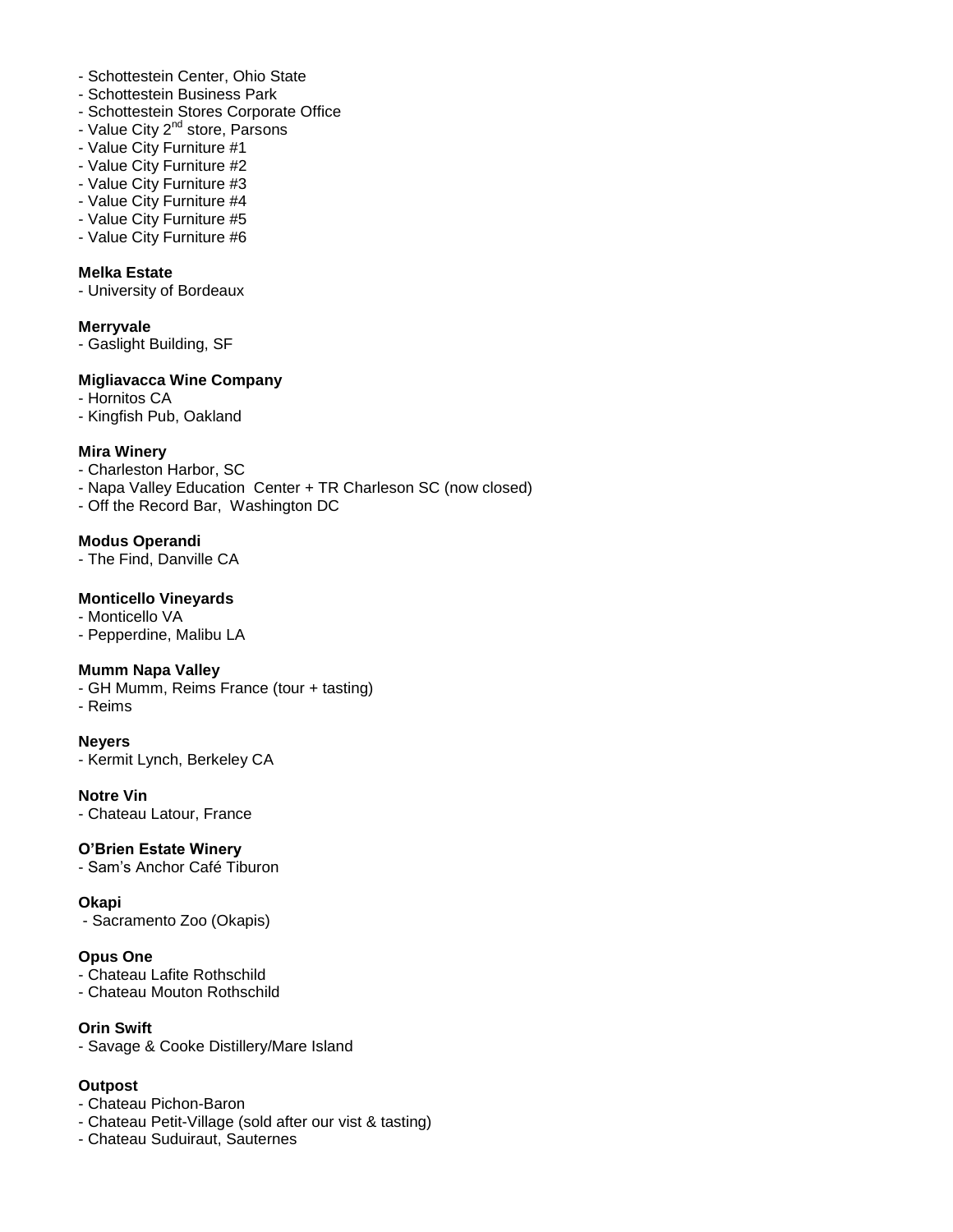#### **Oxbow Cheese Wine Merchant**

- Ferry Plaza Wine Merchant, SF
- Mission Bay Wine & Cheese, SF

#### **Padis Vineyards**

- Padis Jewelry SF (Designer Galleria, the Gift Center and Padis Salon)
- Forevermark Walnut Creek

#### **Paoletti**

- Ristorante Peppone, Brentwood Village Los Angeles

#### **Palmaz Vineyards**

- Genesee Valley Ranch + Genesee Store

#### **Paradigm Winery**

- Maria Carillo Adobe, Santa Rosa Sonoma County

#### **Parallel**

- Deer Valley Ski Resort
- Eccles Performing Arts Center, Park City UT
- Egyptian Theatre, Park City UT
- Goldener Hirsch Inn Park City UT
- Park City, UT
- University of Bordeaux

#### **Pavi Wines**

- Vines of Mendoza, Argentina

#### **Peace Water Wines**

- Peace Water Carmel TR
- Peace Water Fishers TR
- Peace Water Indianapolis TR
- Best Choice Fieldhouse
- Bottleworks District
- Downtown Indianapolis
- Carmel, Indiana
- Fishers District

#### **Phifer Pavitt**

- Ringgold Georgia

#### **Philip Togni**

- University of Bordeaux

#### **Pilcrow**

- International Print Museum, Carson CA

#### **Pine & Brown**

- Kahns Fine Wine, Indianapolis

### **Pine Ridge**

- Archery Sumit Willamette Valley OR
- Chamisal Vineyards Edna Valley, San Luis Obispo CA
- Double Canyon Winery, Benton City WA
- Malene Wines Edna Valley San Luis Obispo CA
- Seghesio Family Vineyard Healdsburg Sonoma County CA
- Seven Hills Winery Walla Walla WA
- The Estate Wine Room, Seattle WA (now closed)

#### **Plumpjack**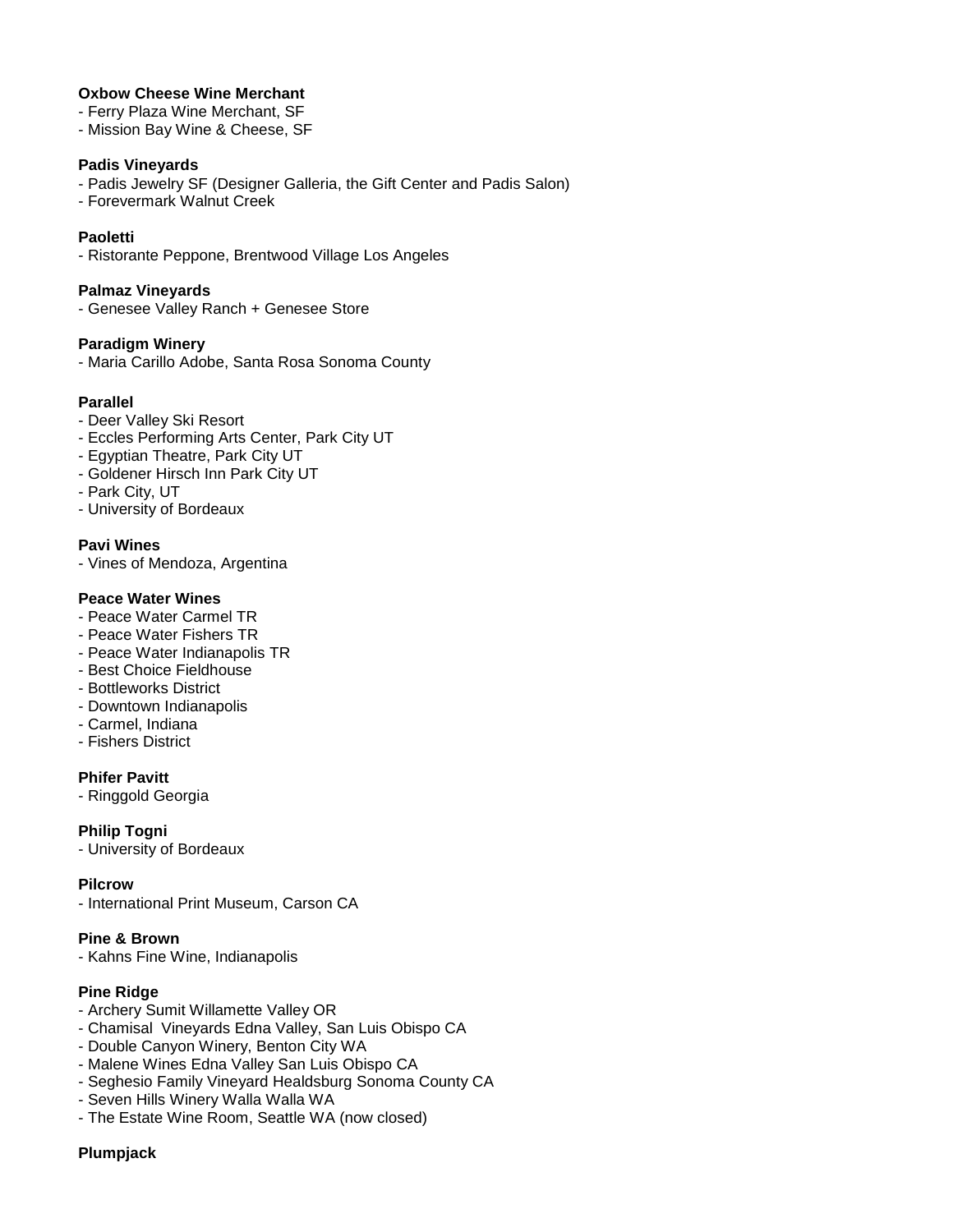- Balboa Café
- Getty Center, Los Angeles
- Getty Villa Malibu
- PJ Wine & Spirits Fillmore SF
- PJ Wine & Spirits Noe Valley SF
- White Rabbit Bar

#### **Portfolio Winery**

- University of Bordeaux

#### **Pride Mountain**

- Prite Institute Novato CA

#### **Priest Ranch**

- River Islands Lathrop CA 400

### **Prothro**

- Park City/Prothro Gallery UT

# **Pym-Rae**

- Chateau Pontet-Canet
- Tesseron Cognac
- Chateauneuf-sur-Charente

# **Quilt & Co**

- Taylor Lane Vineyard Sonoma County

### **Quintessa**

- Benton-Lane Willamette Valley OR
- Flowers Winery,Sonoma County
- Robert Young Snowball gravesite, Mountain View Cemetery, Oakland
- George Mardikian Grave, Fresno

### **Rarecat**

- University of Bordeaux

### **RD Winery**

- Napa Wine Mart, Phuy Thuy
- Napa Wine Mart& Lounge HCMC (now closed)
- Ocean dunes resort (stay + meals @ Sea Horse Restaurant)
- Phu Thuy (planned community)
- Rang Dong Headquarters Phu Thuy Vietnam
- Rang Dong Wine Castle Mui Ne (exterior, interior, salon, shop + vineyard)
- Sealinks Beach Hotel
- Sealinks City Mui Ne Vietnam
- Sealinks GolfCourse
- Sealinks Villas + apartments
- Sealinks fishing lagoon

### **Realm Cellars**

- University of Bordeaux

### **Red Thread**

- YOLO Nightclub (formerly Slims)

### **Restoration Hardware**

- RH, Corte Madera Marin County

### **Revana Vineyards**

- Alexana Winery Willamette Valley OR
- Corazon del Sol, Mendoza Argentina
- Siete Fuegos Restaurant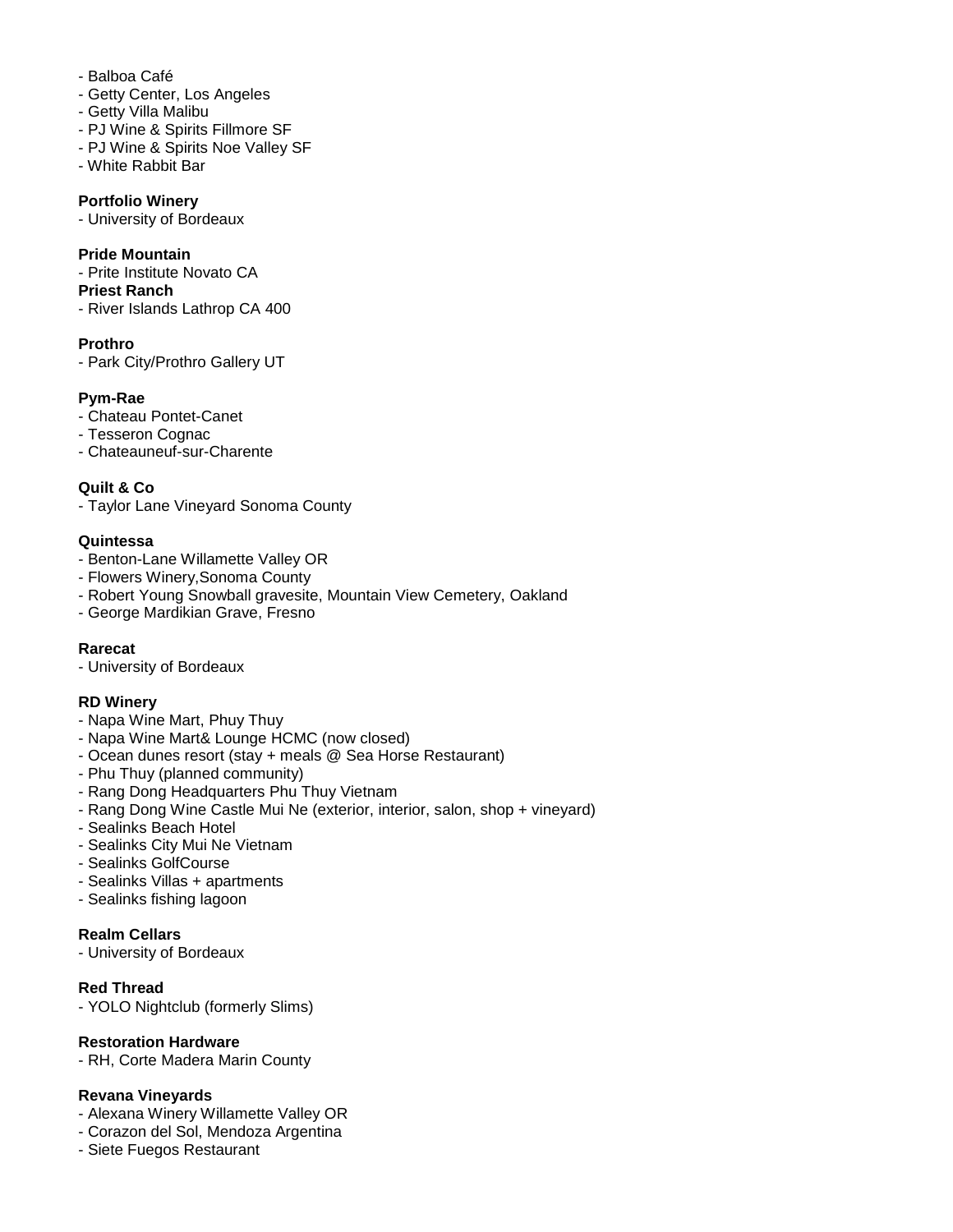#### - Vines of Mendoza

- Vines Resort & Spa

#### **Reynolds Family Winery**

- Meritage Wine Market Encintas San Diego County

#### **Recuerdo Wines**

- Vines to Go Salon, Vines of Mendoza Resort Argentina

#### **Rivers-Marie**

- Sumter, SC
- Taylor Lane Vineyard, Sonoma County
- Forni Farms Santa Rosa

#### **Road 31**

- Ferry Taproom, Vallejo
- Coal Shed Brewery, Mare Island
- Road 31, Kansas

#### **Robert Biale**

- Smithsonian exhibit

#### **Robert Mondavi**

- Hamilton Crabb grave, San Lorenzo Pioneer Cemetary
- Mondavi Center, UC Davis
- Robert Mondavi childhood home, Lodi
- Robert Mondavi Institute for Wine & Food, UC Davis
- Teaching & Research Winery UC Davis
- Woodbridge by Mondavi, Lodi
- Former Sunset HQ

### **Rocca Family Vineyards**

- Palace Market, Point Reyes Station

#### **Rombauer**

- Rombauer Sierra Foothills, Plymouth

#### **Romeo Cellars**

- Romeo Packing Co, Half Moon Bay

#### **Rowland Cellars**

- Coit Tower SF

#### **Rutherford Ranch**

- ASV Wines San Martin
- Ernies Palo Alto
- Ernies Daly City
- Ernies East San Jose
- Ernies Almaden
- Ernies Santa Cruz
- Ernies Milptias
- Ernies Livermore
- Ernies Clovis
- Ernies Sacramento
- Ernies Chula Vista
- Ernies San Bernardino
- Sunview Marketing ASV Wines/Cold Storage/Cristal Nursery McFarland CA
- Sunview Vineyards Delano CA
- TLO Wines Bakersfield

#### **Saddleback Cellars**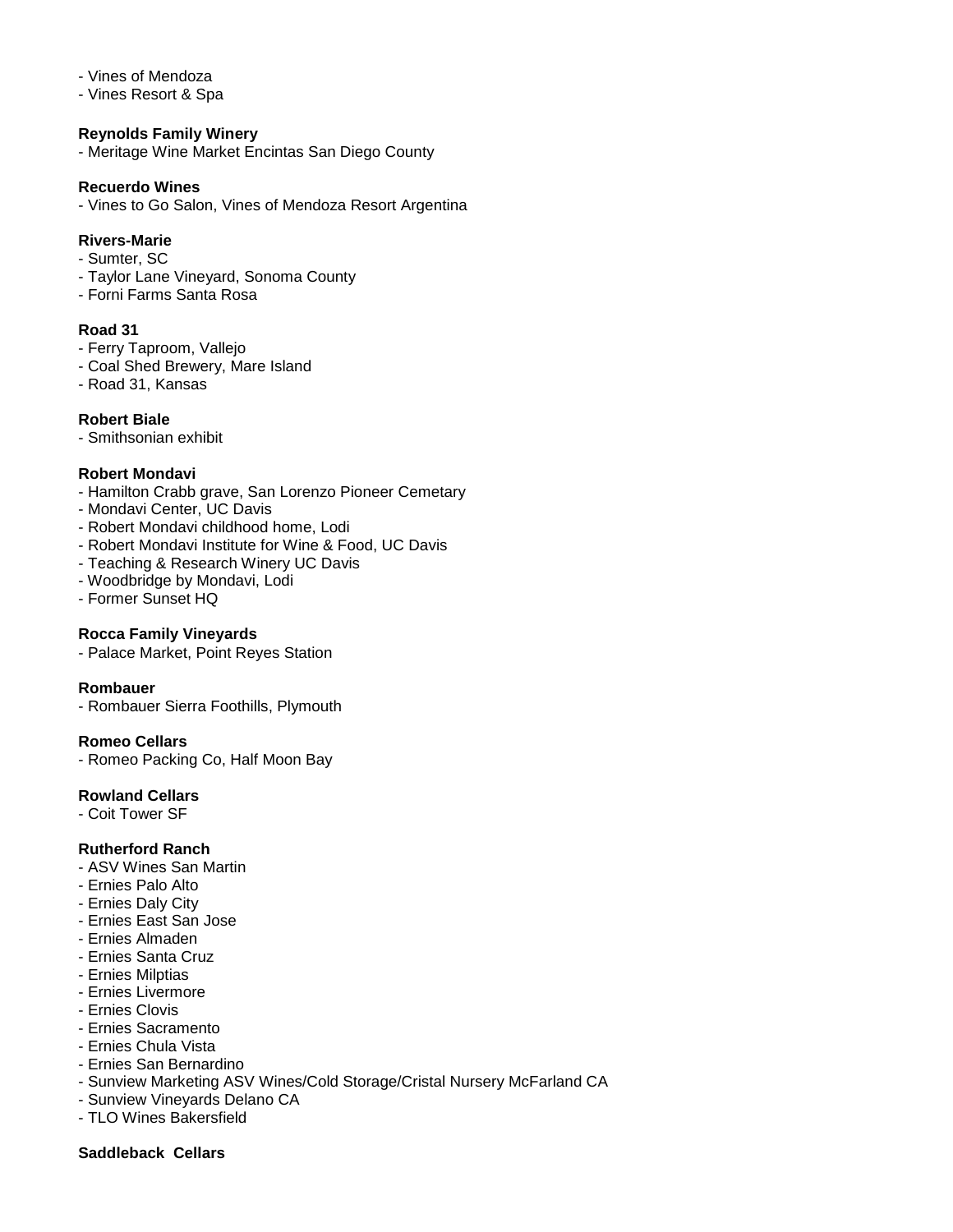- Saddleback Mountain (summit via bike), Orange County

#### **Sawyer Cellars**

- Sawyer Gas, Hampton FL

#### **Schermeister Cellars**

- Tasting room, Kenwood Sonoma County

#### **School House Vineyard**

- Dorothy W. Erskine Park, SF

#### **Shed Creek Cellars**

- Morgan's Outdoor Living Fairfield CA
- Morgan's Fence & Awning, Concord

#### **Silverado Vineyards**

- Walt Disney Family Museum SF
- Disney Concert Hall, Los Angeles
- Disneyland, OC

### **Silver Oak**

- Castle Pines Golf Club, Colorado
- Centerpoint II, Duncan Oil Headquarters Denver
- Coffeyville, Kansas Mill Site
- Diamond Tail Ranch Wyoming
- Duncan Pavilion, Denver Museum of Art
- Duncan Center, Kent Denver School
- I&M Canal, Indiana
- La Salle Indiana
- La Salle Bank, Indiana
- Meyer Family Cellars, Mendocino County California
- Notre Dame, Indiana
- Purgatory Ski Resort, Colorado
- Silver Oak Alexander Valley Sonoma County
- The Oak Cooperage, Higby Missouri
- Velma Twomey grave, La Salle
- Wing & Barrel Ranch, Sonoma County

#### **Sky Vineyards**

- Betty Olds Path Berkeley

#### **Somerston Ranch**

- River Islands Lathrop CA

### **Spire Collection**

- Field Stone Winery Sonoma County
- Kendal Jackson Santa Rosa Sonoma County
- Stonestreet Farms Kentucky

#### **St. Helena Winery**

- Vin Uva, Granite Bay CA (former owner)

#### **St. Supery**

- Chateau Berliquet France
- Chateau Canon France
- Chateau Rauzan-Segla France
- Pop up salon, Beverly Hills (now closed)

#### **Stag's Leap Wine Cellars**

- Califorinia Hall of Fame Sacramento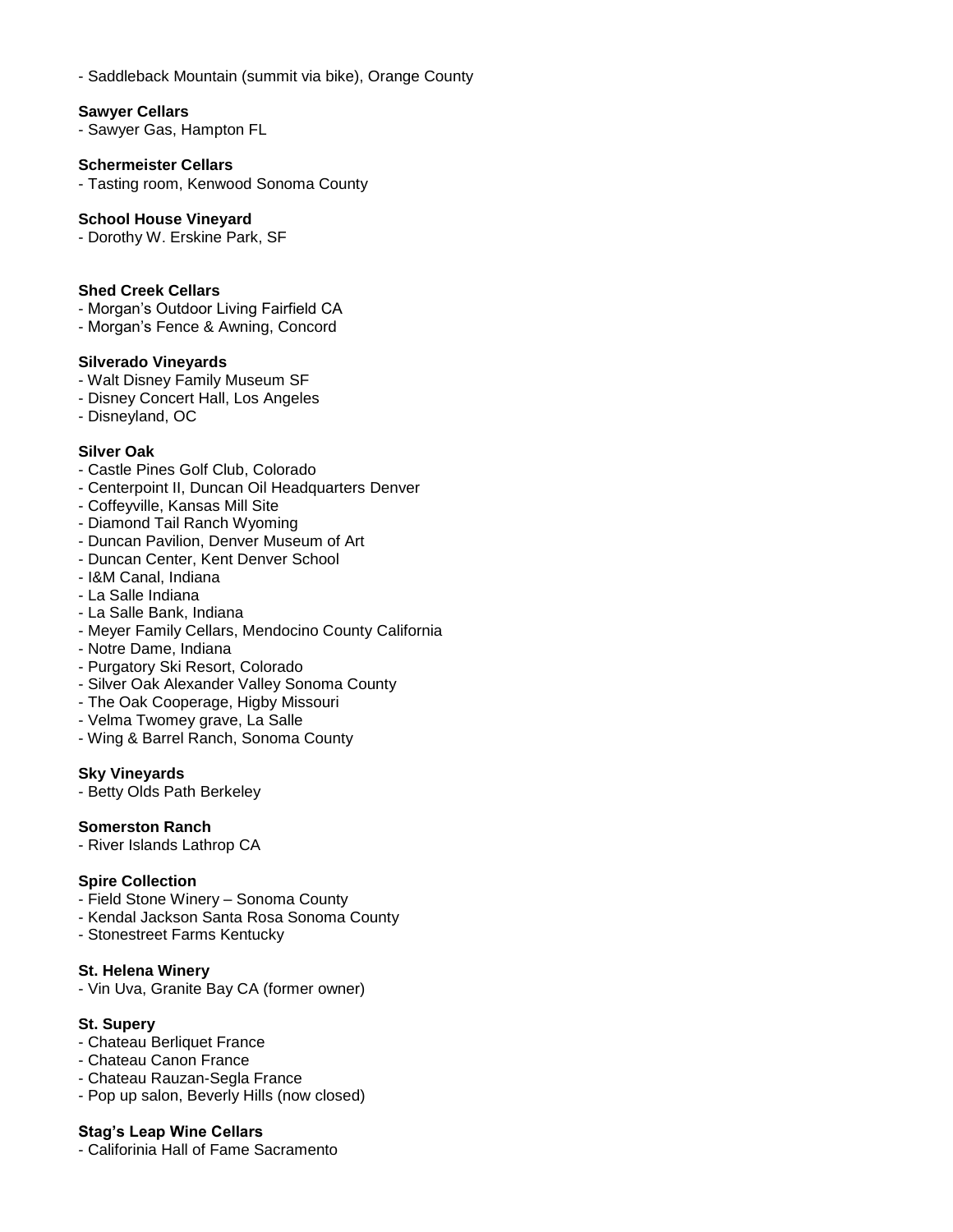#### - Chateau St. Michelle WA

- Smithsonian exhibit

#### **Stags' Leap Winery**

- Treasury headquarters, Melboune OZ

#### **Sterling**

- Treasury headquarters, Melboune OZ 500

#### **Spring Mountain Vineyard**

- Chevalier first business site, San Francisco
- Chevalier 2<sup>nd</sup> business site, San Francisco
- Jerry Draper interview, Marin County
- Parrott Drive, Hillsborough
- St. John Cemetary, San Mateo
- Tiburcio Parrott gravesite, St. John Cemetary

#### **Stringer Cellars**

- Maetenar Corporation/Orig winery
- West Bend, WI

#### **Sutter Home**

- Corti Brothers Sacramento
- Deaver Vineyard (old Zin & Mission block)

#### **Tayson-Pierce**

- Rothchild Eye Institute, Delray Beach Florida
- Dr. Eric Rothschild (Pembroke Pines, accidentally visited, wrong Dr)

#### **Tedeschi Family**

- Winery in Maui

#### **Terlato**

- Leading Liquor Marts original storefront
- Old Pacific Wine & Paterno Imports headquarters
- Sanford Winery
- Tangley Oaks, Chicago

#### **Terra Valentine**

- Baxter Vineyards Anderson Valley Mendocino County

#### **The Crane Assembly**

- Department 66 Winery
- Maury

#### **The Vineyard House**

- Greenleaf Nursery, El Campo TX
- To-Kalon Farm, Wellington Florida

#### **The Wine Thief**

- The Find Danville CA

#### **Thornhill Vineyards**

- Tasting room & property Lower Lake CA

### **Tognetti Vineyards**

- Donna Renata Florence

#### **Topaz**

- Chateau d'Yquem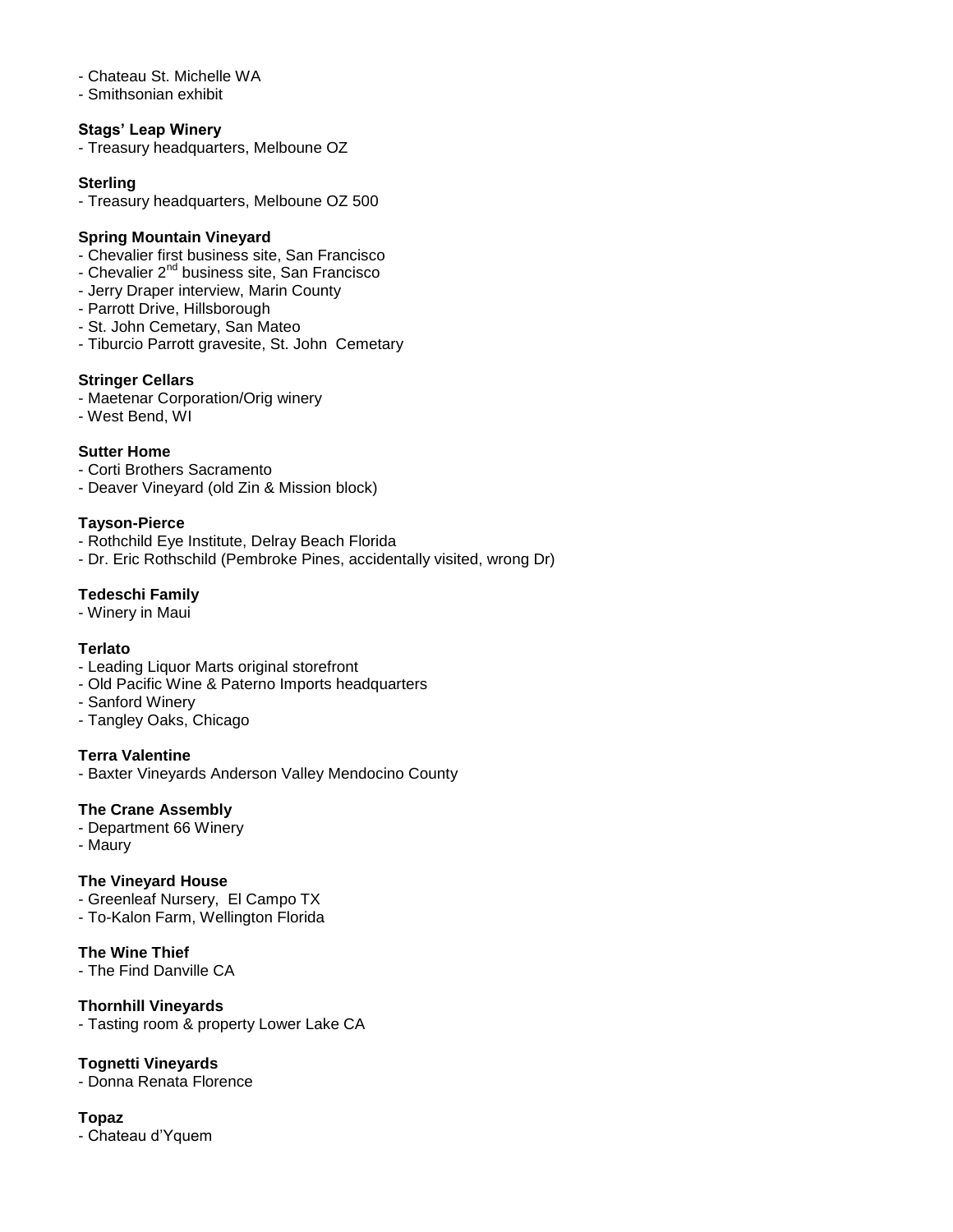# **Trinitas Cellars**

- Busch Fresch Foods Market, Ann Arbor Michigan
- Busch School of Business, Catholic University of America, Washington DC
- -Estancia Hotel & Spa, La Jolla California
- Marchesi Fumanelli, Verona Italy
- Pasea Hotel & Spa, Huntington Beach California
- Queen of the Life Catholic Chapel Irvine California
- Busch Firm, Irvine California

# **Triple Seven Cellars**

- Masraff's Houston

# **Truchard Vineyards**

- Cat Spring Texas
- Cat Spring Cemetery
- Truchard Winery Cat Spring

### **Tudal Winery**

- Cerruti Cellars Oakland (now closed)

# **Turley**

- Amador County tasting room
- Templeton tasting room

### **Twomey**

- -Twomey Russian River, Sonoma County
- -Twomey Anderson Valley, Mendocino County
- -Twomey Dundee Hills, Willamette Valley Oregon

# **Unwritten Wines**

- Page Mill Winery, Livermore

### **V Sattui**

- V Sattui site #1 SF
- V Sattui site #2 SF

### **Venge Vineyards**

- Croix Estate Sonoma County

### **Vineyard 511**

- Morris Inn, Notre Dame IN

### **Vinum Cellars**

- Horse + Plow Sebastopol Sonoma County

### **Whetstone Cellars**

- Florence SC

#### **Whitehall Lane**  - Napa Valley Winery Exchange SF (now different ownership)

# **Work Vineyard**

- Lakeside Beverages Granite Bay CA

# **World's End Wine**

- Chateau Margaux
- Chateau Teyssier France

### **Y Rousseau**

- VRBO
- Lupiac
- Madirian